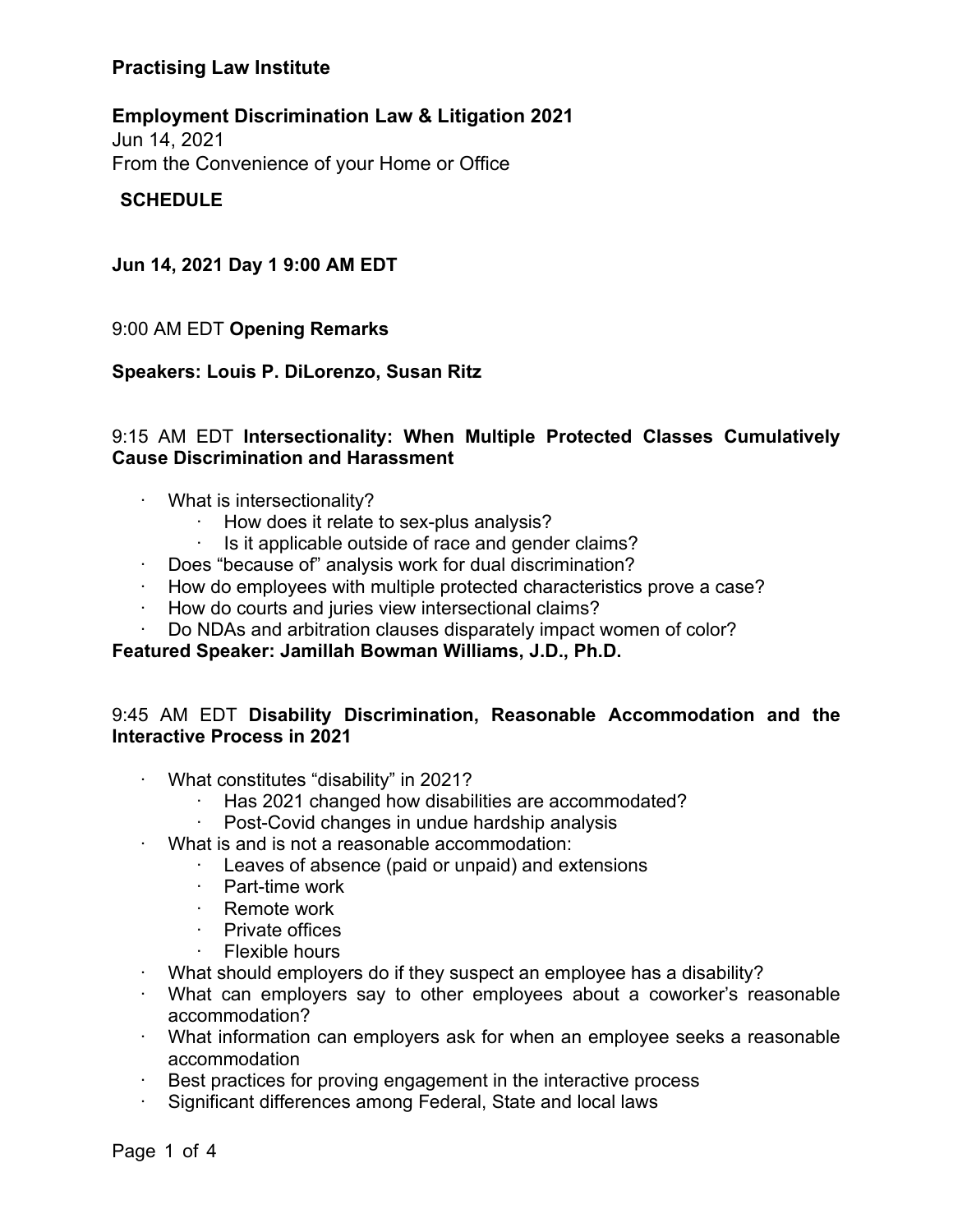## **Employment Discrimination Law & Litigation 2021**

Jun 14, 2021 From the Convenience of your Home or Office

## **Speakers: Miriam F. Clark, James E. McGrath, III, Temitope K. Yusuf**

#### 11:00 AM EDT **Break**

## 11:15 AM EDT **Individual Expression and Discrimination in the 2021 Workplace**

- Policies limiting political or other expressions of speech or ideas
- $\cdot$  Regulating off duty conduct
- · Dress and grooming policies
- · Rainbow flags
- · Black Lives Matter
- · Religious discrimination
- · Natural Hair Movement in NY and CA
- Use of social media/NLRA considerations
- **Retaliation claims**

#### **Speakers: Jeanne Goldberg**, **Stephen J. Hirschfeld**, **Shannon Liss-Riordan**

## 12:15 PM EDT **Lunch**

## 1:00 PM EDT **Gender Discrimination in the 2020s Workplace**

- · How have #MeToo and #TimesUp influenced sexual harassment law and workplaces generally?
- · What has Covid-19 taught us about protections for women in the workplace?
- · Is the landscape for gender claims changing?
	- Impact of U.S. Soccer and other pay equity cases
- · Will AI have an impact on gender discrimination claims?
- Is AI influenced by gender and what are the workplace legal implications?

#### **Speakers: Theodora R. Lee, Melissa S. Woods**

## 2:00 PM EDT **Implicit Bias in the Legal Workplace**

- · Establishing lawful goals for hiring, retention, promotion and leadership in legal workplaces
- · The impact of Model Rule 8.4's prohibition on harassment and discrimination on law practice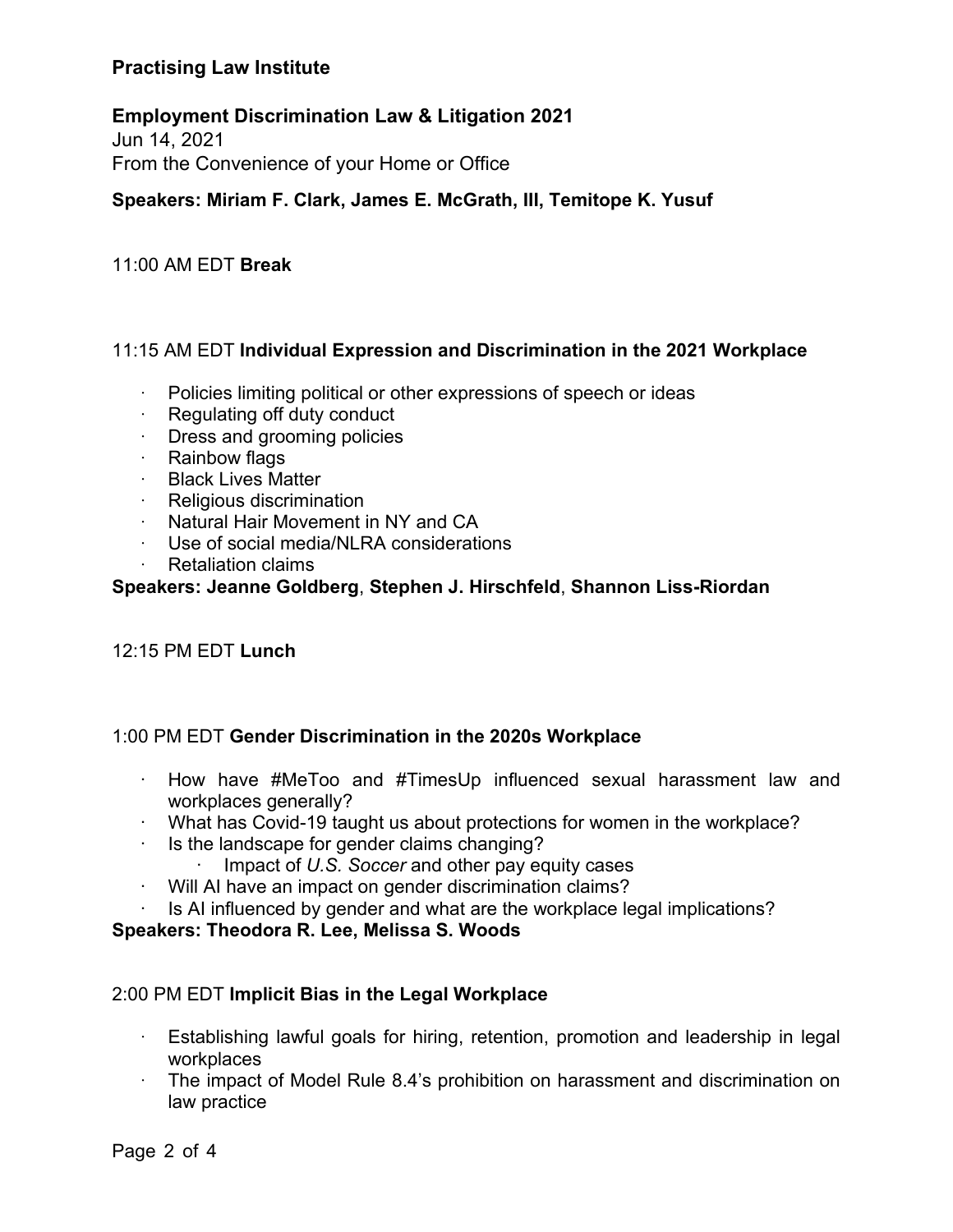## **Employment Discrimination Law & Litigation 2021**

Jun 14, 2021 From the Convenience of your Home or Office

- Combatting implicit bias in the legal profession
- · What practices do, and do not, succeed when promoting diversity and inclusion in law firms?
- Bystander training in legal workplaces

*(Bias/Diversity credit where applicable)*

## **Speakers: Rosevelie Márquez Morales**, **Deborah Martin Owens**

## 3:00 PM EDT **Break**

## 3:15 PM EDT **Arbitration of Employment Discrimination Claims**

- The arbitration agreement and drafting issues
- · Selecting an arbitrator
- · Choosing an arbitral forum
- $\cdot$  The procedural rules (discovery, motions, the hearing)
- · Pros and cons of arbitration, jury waiver or court litigation
- · Evidentiary rule differences
- · Third-party discovery in arbitration, including document requests and subpoenas
- Is remote arbitration (video-conference) here to stay?

## **Speakers: Karla Gilbride, Jill L. Rosenberg, Stephen P. Sonnenberg**

## 4:15 PM EDT **Ethics of Witness Preparation in Employment Discrimination Cases**

- When does witness preparation cross lines as drawn by the Restatement Third Governing Lawyers, the ABA Model Rules and the New York Rules of Professional Conduct 1.2(d), 3.3(a)(3), 3.4(a)(5) and 8.4(b), (c) and (d)?
- $\cdot$  What is the "lecture" and is it lawful?
- $\cdot$  Can lawyers dictate words to be used in testimony?
- · May lawyers suggest altering a witness's appearance for their testimony?
- What are proper ways to refresh a witness's recollection?
- When does coaching cross the line?

#### *(Ethics Credit)*

## **Speakers: Louis P. DiLorenzo, Candace J. Gomez, Cara E. Greene, Susan Ritz**

## 5:15 PM EDT **Adjourn**